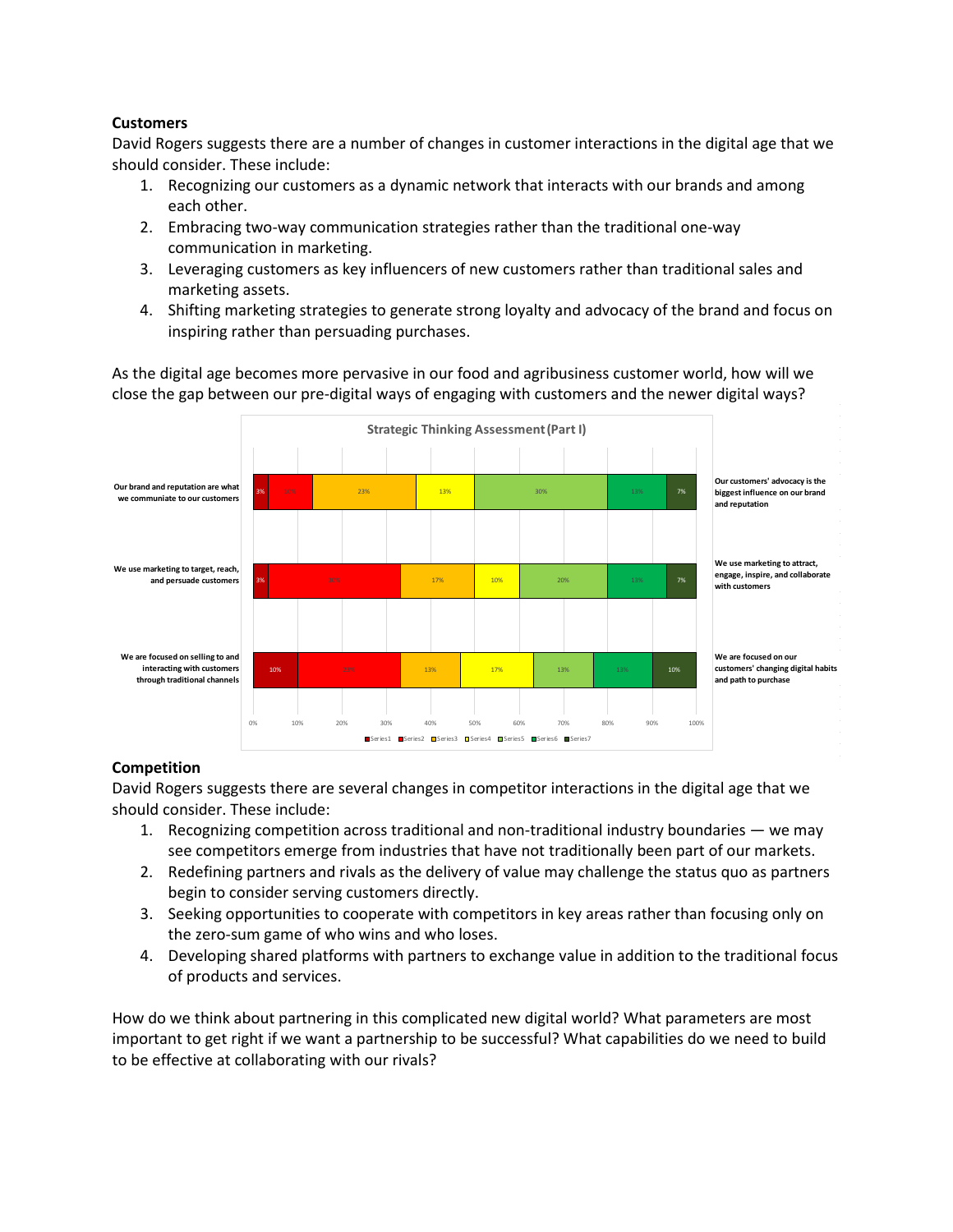

#### **Data**

David Rogers suggests there are several changes in data in the digital age that we should consider. These include:

- 1. Recognizing that data is generated everywhere, not just inside the firm.
- 2. Leveraging business process data, product/service data and customer data to create new value is one of today's key differentiating capabilities.
- 3. Building capabilities to utilize unstructured data (text from social media, photos, maps, etc.) is an increasingly crucial element of data analysis that can create a competitive advantage.
- 4. Making data readily available across the organization improves chances for new insights and value to be created.



5. Managing your firm's data as a strategic intangible asset that should be continuously developed, protected and deployed enhances the firm's strategic position.

Where do you think today's industry falls in this pyramid? What are the key constraints preventing us from getting to more insightful recommendations from our data?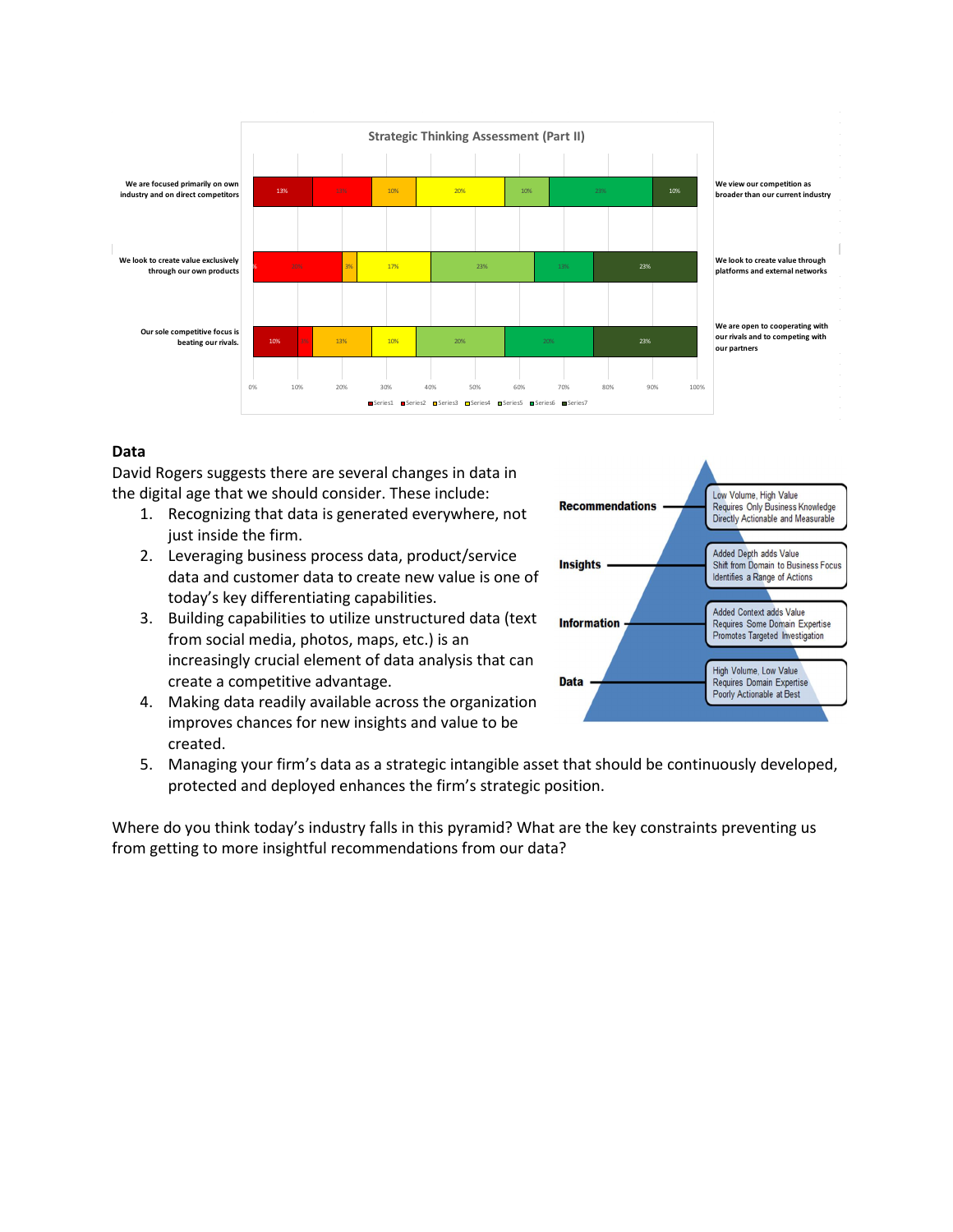

## **Innovation**

David Rogers suggests there are several changes in innovation in the digital age that we should consider. These include:

- 1. Innovation increasingly comes through testing and validation, not intuition and seniority.
- 2. Digital technology allows testing of concepts to be cheap, fast, and easy.
- 3. Experiments can and should be performed by everyone frequently, not occasionally by experts. Using digital technology to frequently interact with customers and constituencies allows everyone in the organization the opportunity to test ideas and realize potential innovations.
- 4. Innovation should focus on solving the right problem, not finding the right solution. Using digital technologies to attain rapid feedback on innovations as they develop helps focus on the right problem.
- 5. Failure should be an accepted part of innovation, but fail fast and fail cheap by leveraging digital technology to get rapid feedback from customers.
- 6. Focus on minimum viable prototypes, not the finished product. This approach allows for continuous learning and co-value creation with customers.

Are we leveraging our digital capabilities to be more innovative? Are there cultural barriers that make the shift to minimum viable prototypes, rapid cycle testing and failure as a learning exercise difficult for us to implement?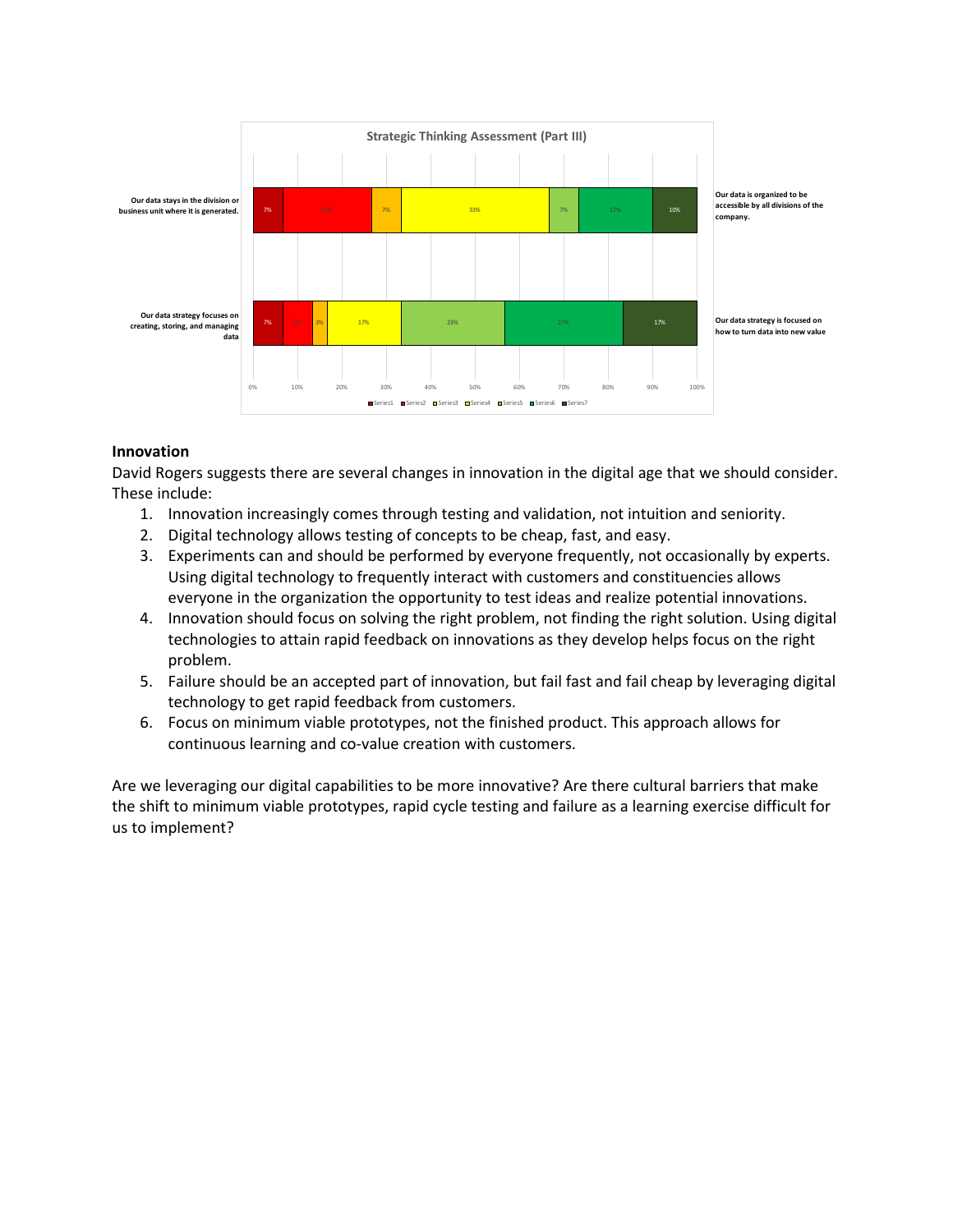

## **Value**

David Rogers suggests there are several changes in value strategies in the digital age that we should consider. These include:

- 1. Value creation is becoming more defined by changing customer needs than the industry we compete in.
- 2. The focus of execution is shifting from refining the current value proposition to uncovering the next opportunity for customer value.
- 3. Rather than focusing on optimizing our current business model for as long as possible, we should be challenging ourselves to think about how or what business model adjustments we need to make in order to stay ahead of the curve.
- 4. As we face increasing changes, our focus should be on the opportunity to create the next business rather than solely on how this affects the current business.
- 5. The success we have experienced in the past should not lead us to complacency. Instead, we should remain vigilant in understanding how value is changing and what we must do to survive.

Are we diligently pursuing an understanding of the "jobs" our customers are trying to accomplish today and how they may be changing? Do we have business processes in place to document pains and gains our customers experience in accomplishing these "jobs"?

There is constant pressure in our industry to get better in execution, reduce supply chain costs, improve asset utilization, etc. Are these operational, internally-focused, current business model optimization strategies helping or hindering our ability to adjust value propositions to a changing customer environment?